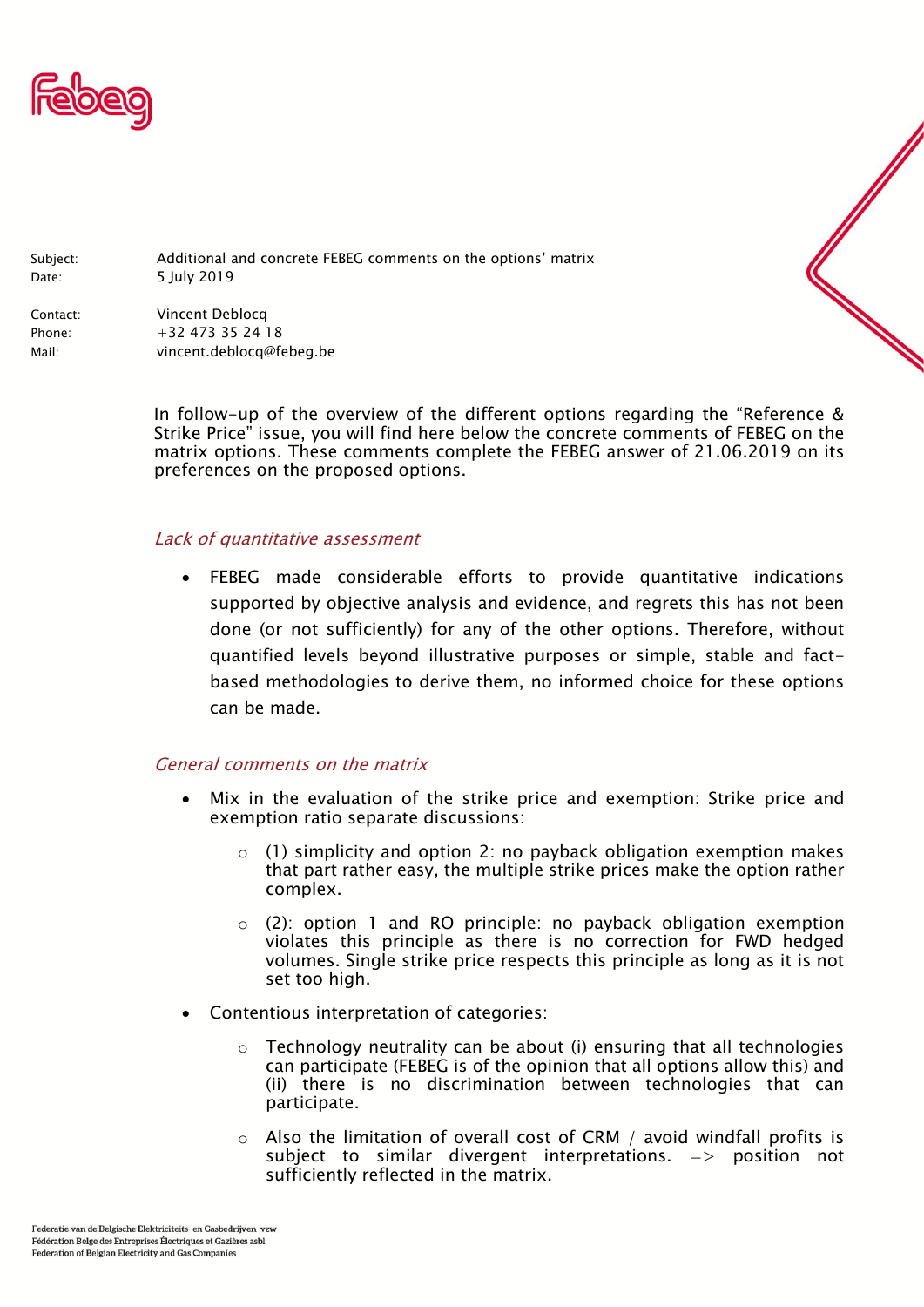- Link with market functioning: two elements will aggravate the impact, irrespective of the choice of option.
	- $\circ$  (1) the lower the strike price, the higher the impact on the energy market.
	- o (2) more strike prices increase the impact on the energy market functioning.
- Link with market functioning: differences of impacts of some options:
	- $\circ$  If approx. 70-85% of capacity is sold on the forward, there will be a significant difference in impact if the exemption is 0% (option 1/2) or the exemption is 70%.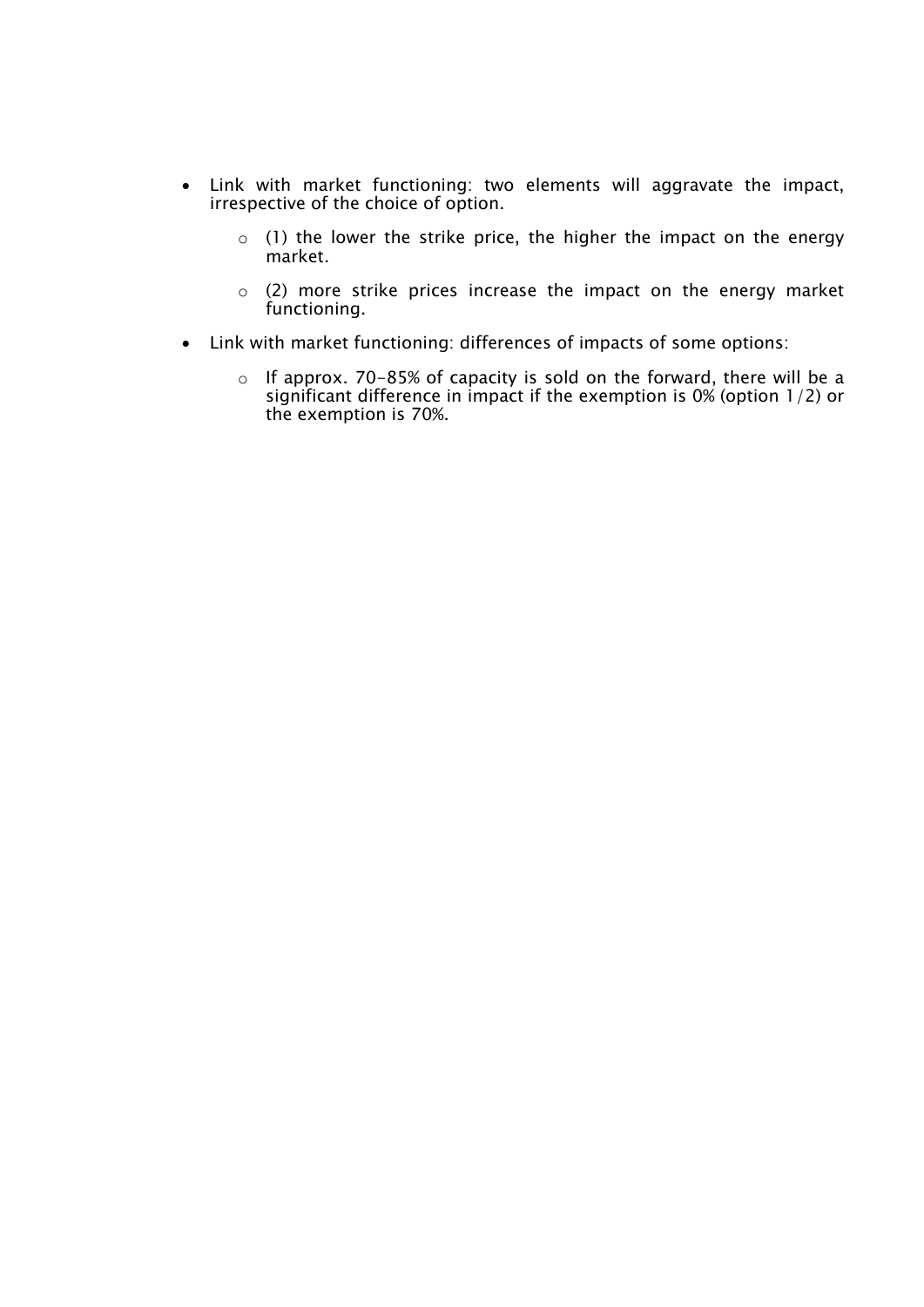|                                        | Option 1: One single Strike price formula<br>& No payback obligations exemption          | Option 2: Differentiated Strike prices formulas per<br>technology & No payback obligations exemption                                                              | Option 3: One single Strike price formula & Fix<br>% payback obligations exemption                                                            | Option 4: Indifference curve based on<br>multiple Strike prices formulas & linked %<br>of payback obligations exemption                                                                                                                                                                                                                                                                                                                                           |
|----------------------------------------|------------------------------------------------------------------------------------------|-------------------------------------------------------------------------------------------------------------------------------------------------------------------|-----------------------------------------------------------------------------------------------------------------------------------------------|-------------------------------------------------------------------------------------------------------------------------------------------------------------------------------------------------------------------------------------------------------------------------------------------------------------------------------------------------------------------------------------------------------------------------------------------------------------------|
| Link with energy market<br>functioning | ·Link with hedging could<br>impact on energy market<br>functioning                       | • Less transparent towards energy<br>market without additional<br>information being published<br>• Link with hedging could impact<br>on energy market functioning | • Link with hedging could<br>impact on energy market<br>functioning<br>• But approximation based on<br>industry's practices limit the<br>risk | • Less transparent towards<br>energy market<br>without additional<br>information being<br>published.<br>• Link with hedging could<br>impact on energy<br>market functioning                                                                                                                                                                                                                                                                                       |
| Simplicity                             | · Simple<br>• Transparent towards<br>energy market<br>• No impact on secondary<br>market | • Very complex calibration due to<br>'per technology' approach<br>• Impact on secondary market                                                                    | • Simple<br>• Transparent towards energy<br>market<br>• No impact on secondary<br>market                                                      | • Rather complex initial<br>calibration, a.o. as<br>more assumptions<br>may be needed<br>• It can create arbitrage<br>opportunities for all participants<br>to the capacity market,<br>depending on Elia's<br>assessment of future hourly<br>prices and indexation factors<br>chosen to create the "menu".<br>• May be more complex<br>towards secondary<br>market<br>. No demonstrated 1-to-1<br>link between hedging<br>strategy and strike<br>price preference |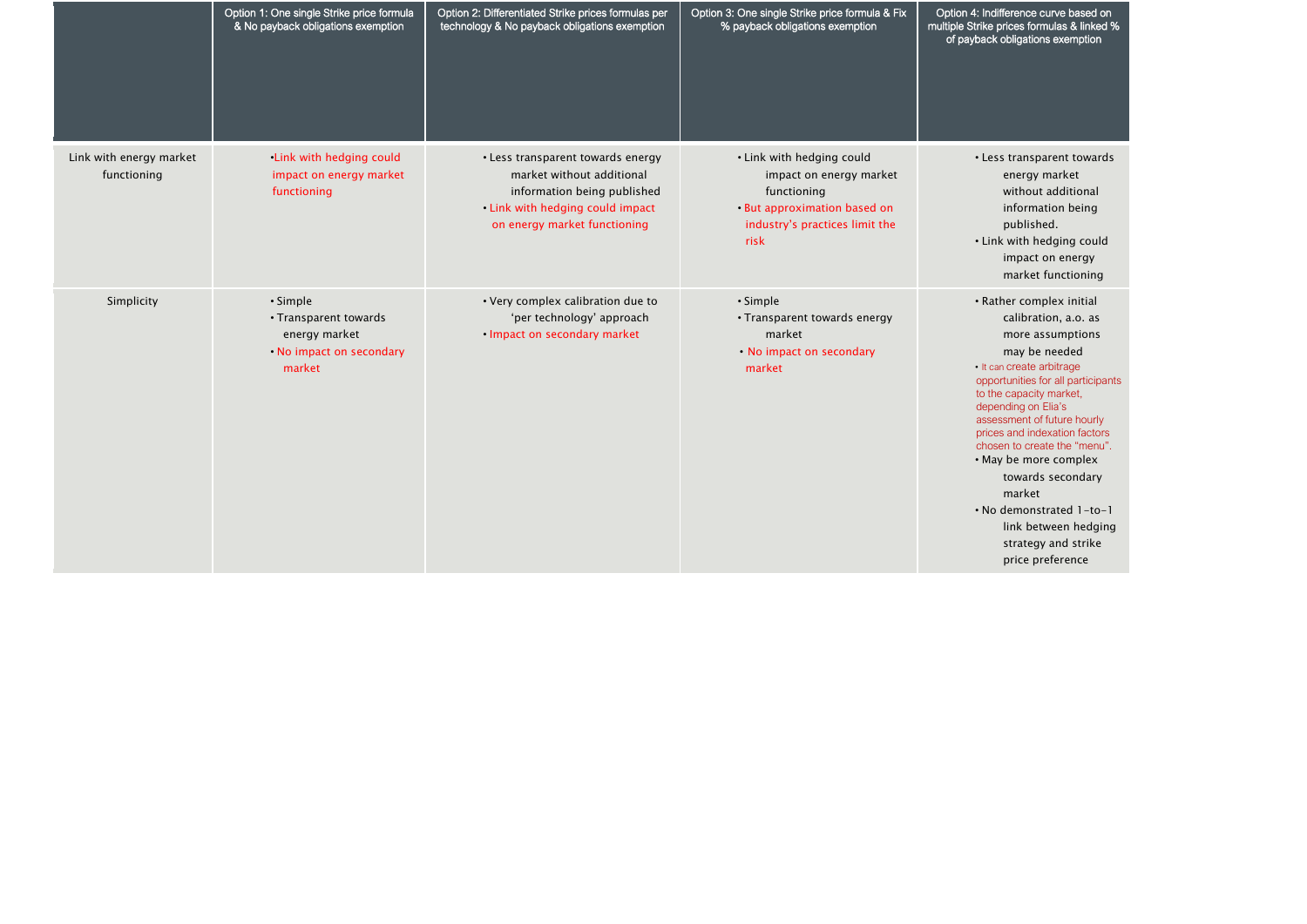| RO principle                 | • Respected as long as<br>strike price not too<br>high to dilute the<br>effect                                                                                                                                                                                                                                                        | - Respected                                                                                                                                                                                                                         | • Respected as long as strike<br>price not too high to dilute<br>the effect<br>• (Blunt) correction for forward<br>hedged volumes avoids<br>overshoot of the principle<br>• From a pure intellectual<br>approach there is no link to be<br>made between the level of the<br>strike price and the level of<br>the exemption percentage. | • Respected<br>• Correction for forward<br>hedged volumes<br>avoids overshoot of<br>the principle<br>• Febeg clearly indicated<br>that linking strike price<br>with exemption<br>percentage does not<br>correct for forward<br>hedged volumes. Strike<br>price and exemption<br>have nothing to do with<br>each other.                                                                                                                                        |
|------------------------------|---------------------------------------------------------------------------------------------------------------------------------------------------------------------------------------------------------------------------------------------------------------------------------------------------------------------------------------|-------------------------------------------------------------------------------------------------------------------------------------------------------------------------------------------------------------------------------------|----------------------------------------------------------------------------------------------------------------------------------------------------------------------------------------------------------------------------------------------------------------------------------------------------------------------------------------|---------------------------------------------------------------------------------------------------------------------------------------------------------------------------------------------------------------------------------------------------------------------------------------------------------------------------------------------------------------------------------------------------------------------------------------------------------------|
| <b>Technology Neutrality</b> | • Requires a sufficiently<br>high single strike<br>price to ensure<br>participation by high-<br><b>SRMC</b> techs<br>• Strike price of 300€/MWh<br>seems sufficiently high<br>enough for DSR. Cfr<br>presentation #2<br><b>Exposes hedged volumes</b><br>to pay back obligation on<br>income that was not<br>generated cfr CCGT, OCGT | · No technologies a priori excluded<br>• Equal treatment of technologies<br>to be ensured<br>• Quid aggregation?<br>. Exposes hedged volumes to pay<br>back obligation on income that<br>was not generated cfr CCGT,<br><b>OCGT</b> | Requires a sufficiently high single strike<br>price to ensure participation by high-<br><b>SRMC</b> techs                                                                                                                                                                                                                              | · If highest strike price is<br>sufficiently high, no<br>technologies a priori<br>excluded<br>• Free choice from the<br>menu and<br>homogeneous<br>payback due to<br>indifference curve.<br>• However not all<br>technologies have the<br>same possibilities to<br>capture the<br>inframarginal rent in<br>the DA market. This<br>while the exemptiong<br>percentages only<br>reflect the hedged<br>volumes which should<br>not be exposed to<br>the pay back |